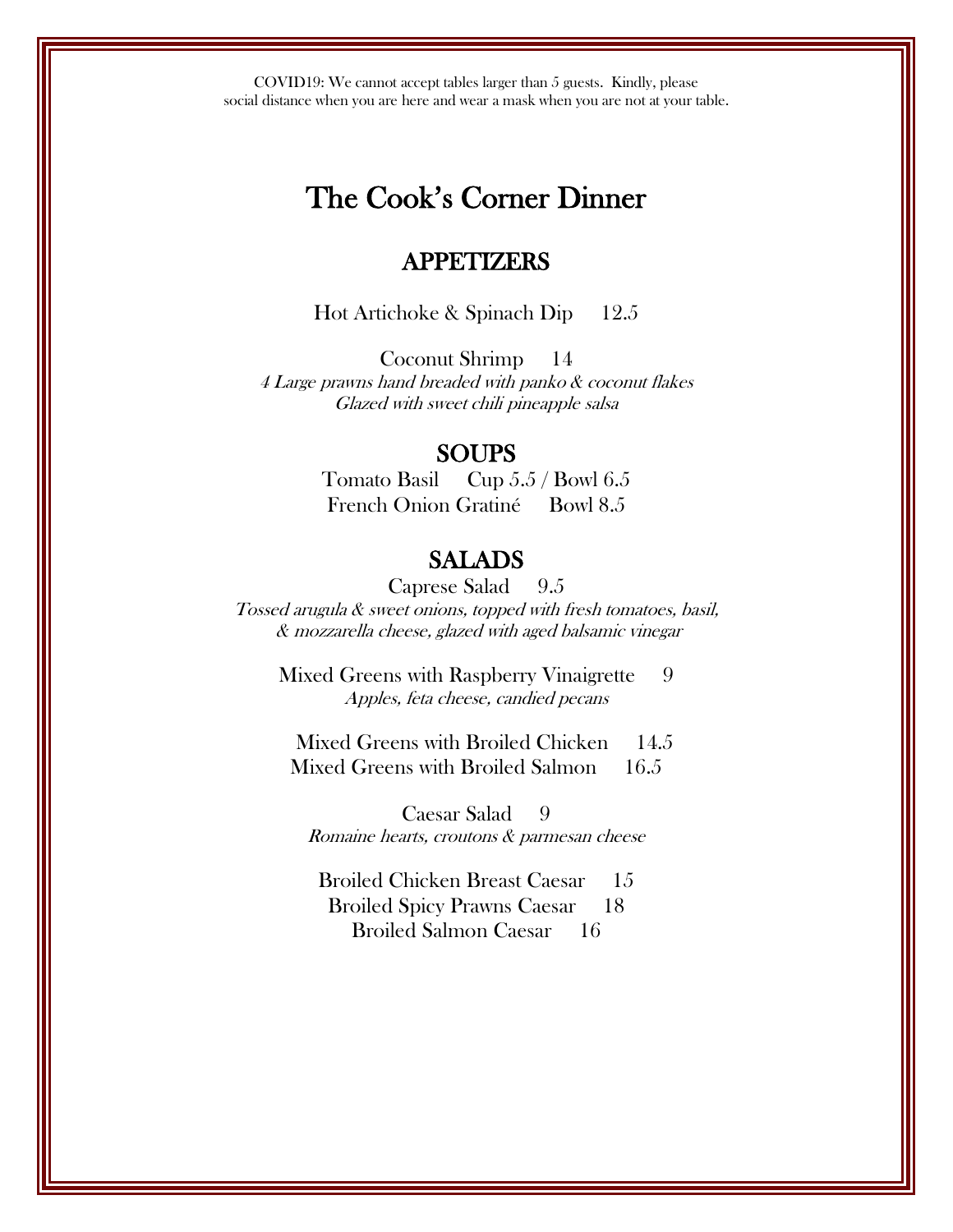#### STEAKS

Served with bread, choice of roasted potatoes or rice pilaf & fresh vegetables. Add tossed green salad or Caesar, 3.50

Spencer Steak 35

Choice 12 oz. rib eye steak, broiled Served with roasted sweet pepper & port wine demi-glace and topped with sautéed mushrooms

> New York Steak 32 Choice 12 oz. New York steak, broiled

Hawaiian Local Favorite 28 10 oz. NY steak marinated in a house made teriyaki sauce, broiled Served with grilled pineapple, glazed with teriyaki sauce, & Asian slaw

## SEAFOOD

Served with bread, choice of roasted potatoes or rice pilaf & fresh vegetables. Add tossed green salad or Caesar, 3.50

> Baked Halibut 30 Topped with a ginger, lime & orange aioli and baked

> > Broiled Salmon 28

Glazed with light butter and wine Served on a bed of arugula, sweet onions, diced fresh tomatoes & a touch of balsamic vinegar

> Coconut Shrimp 28 House breaded coconut shrimp with pineapple salsa

Thai Chili Scampi 28 Large tiger prawns sautéed with mushrooms, capers, garlic, white wine & a touch of sweet chili

> Fish 'n Chips 22.5 House breaded Mahi Mahi & tartar sauce and fries